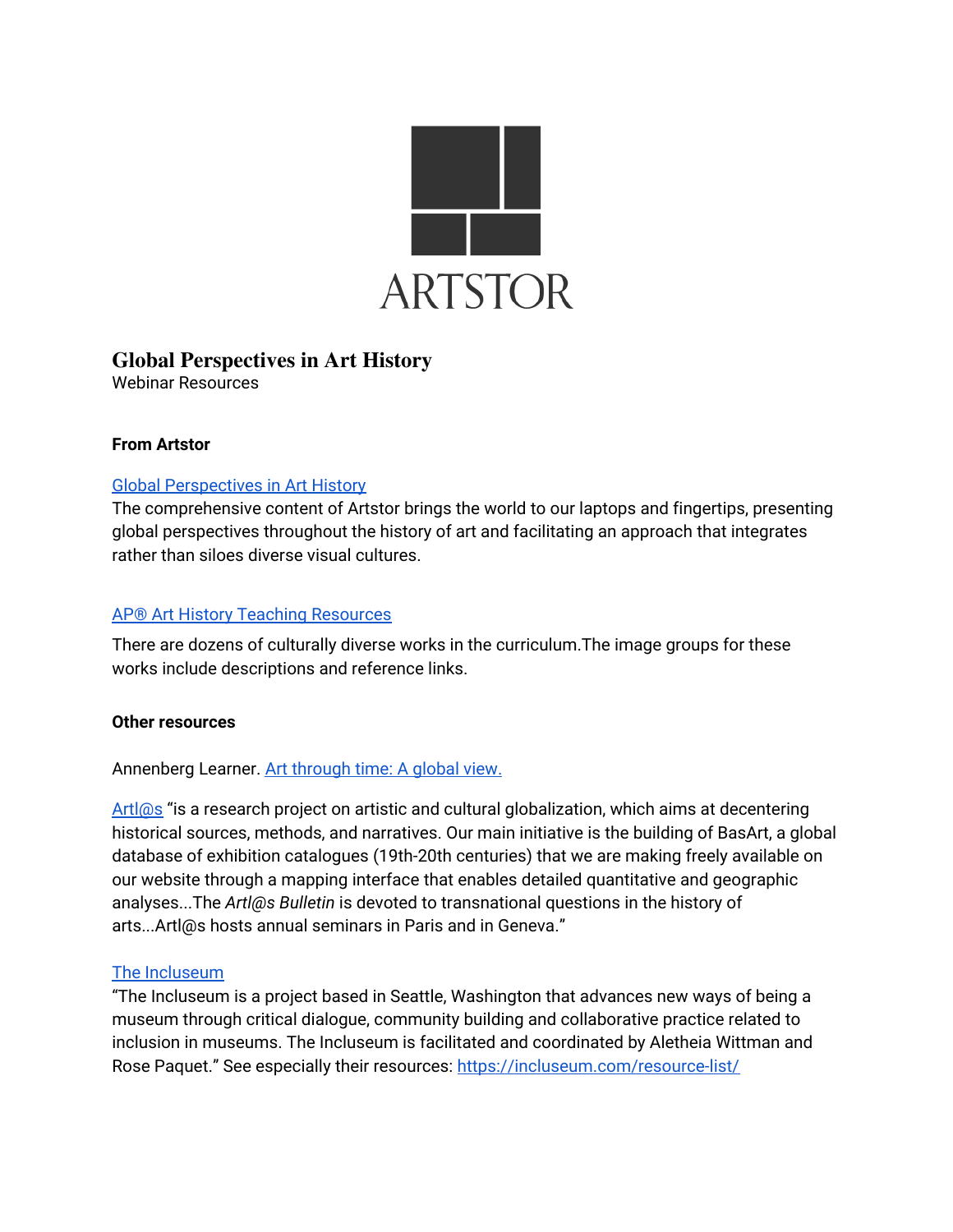Proctor, Alice. [Uncomfortable](https://www.theexhibitionist.org/) Art Tours

"In a country that's repeatedly failed to come to terms with its colonial past, led by politicians who seem to think the past is the future, we seek to resist triumphalist nostalgia with art history. How did the narratives of Empire come into being? Who controls them? And how can we learn to see through the whitewash to the truth?"

#### **References**

[Adajania,](http://archive.summeracademy.at/media/pdf/pdf815.pdf) Nancy. ["Global"](http://archive.summeracademy.at/media/pdf/pdf815.pdf) art: Institutional Anxiety and the politics of naming." 2011.

● "Time to re-stage the world. Globalism as a reflection on, and antidote to, [globalisation.](https://www.springerin.at/en/2010/1/)" Globalismus. Issue 1/2010**.**

Belting, Hans. [Contemporary](http://www.xzine.org/rhaa/2012/11/29/contemporary-art-as-global-art-a-critical-estimate/) Art as Global Art. A Critical Estimate. www.xzine.org. Nov. 29, 2012.

Blinman, Eric. Anasazi Pottery: Evolution of a [Technology.](https://www.penn.museum/sites/expedition/author/?id=Eric+Blinman) *PennMuseum*, issue 1, vol. 35. 1993.

Burrison, J. (2017). The sincerest form of flattery: Cross-Cultural Imitations. In *Global Clay: Themes in World Ceramic Traditions* (pp. 64-98). Bloomington, Indiana: Indiana University Press. [www.jstor.org/stable/j.ctt1zxxz8t.7](http://www.jstor.org/stable/j.ctt1zxxz8t.7).

Bøgh Rasmussen, Mikael . (2014). Enemy Enticements: A Habsburg Artist in Süleyman's Capital City. *Calíope, 19*(1), 159-196. [www.jstor.org/stable/10.5325/caliope.19.1.0159.](http://www.jstor.org/stable/10.5325/caliope.19.1.0159)

DaCosta Kaufmann, Thomas, editor, Catherine Dossin, and Béatrice Joyeux-Prunel. *Circulations in the Global History of Art* (Studies in Art Historiography), Surrey and Burlington: Ashgate, 2015.

Elkins, James. *Is Art History Global*? Taylor & Francis. 2007.

Filipczak, Z. (2007). Rembrandt and the body language of Mughal miniatures. *Nederlands Kunsthistorisch Jaarboek (NKJ) / Netherlands Yearbook for History of Art, 58*, 162-187. [www.jstor.org/stable/24707933.](http://www.jstor.org/stable/24707933)

Fiore, Julia. How to make art history more [inclusive.](https://www.artsy.net/article/artsy-editorial-three-ways-art-history-change-2019) *ARTSY*, Jan. 10, 2019.

Grant, Catherine and Dorothy Price. [Decolonizing](https://onlinelibrary.wiley.com/doi/10.1111/1467-8365.12490) Art History. Wiley Online Library. January 22, 2020. <https://doi.org/10.1111/1467-8365.12490>.

Hanson, Matt. The Eastern [Mystique:](https://www.dailysabah.com/arts-culture/2018/03/23/the-eastern-mystique-turkey-in-danish-art-history) Turkey in Danish Art H[isto](https://www.dailysabah.com/arts-culture/2018/03/23/the-eastern-mystique-turkey-in-danish-art-history)ry. *The Daily Sabah*, March 23, 2018.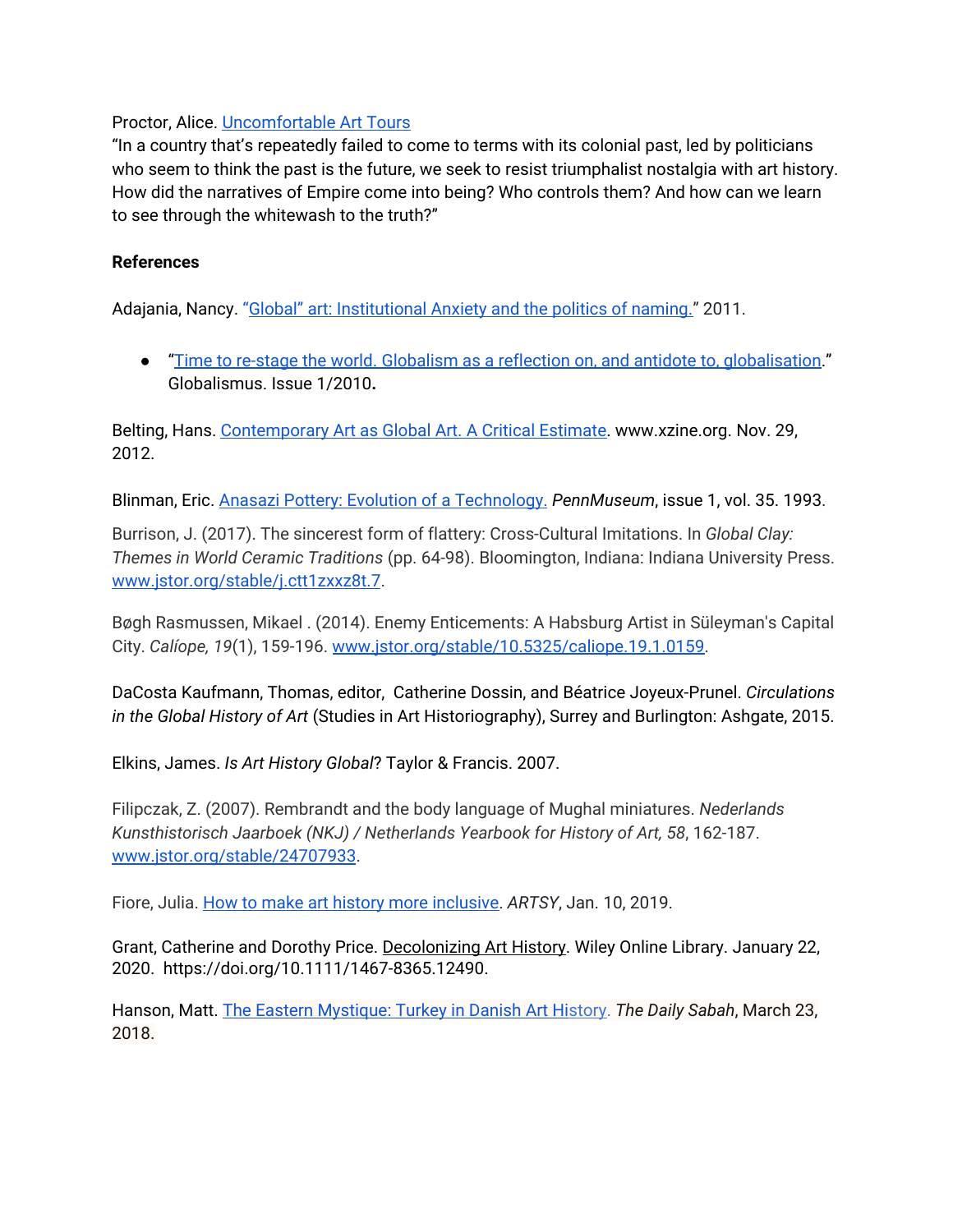Joyeux-Prunel, B. "The Uses and Abuses of *Peripheries* in Art *History,"* Artl@s Bulletin, vol. 3, # 1, 2014. <http://docs.lib.purdue.edu/cgi/viewcontent.cgi?article=1050&context=artlas>.

● Art history and the global: [deconstructing](https://www.cambridge.org/core/journals/journal-of-global-history/article/art-history-and-the-global-deconstructing-the-latest-canonical-narrative/CB46EC03FC653BDB091EBC9E709BA1E4) the latest canonical narrative. [Journal](https://www.cambridge.org/core/journals/journal-of-global-history) of Global [History](https://www.cambridge.org/core/journals/journal-of-global-history) / Volume 14 / [Issue](https://www.cambridge.org/core/product/8254B24B45B2D908736F4915B4B6A3D3) 3 / November 2019.

Juneja, Monica. "A very civil idea …" Art History, Transculturation, and World-Making – With and Beyond the Nation." *Zeitschrift für Kunstgeschichte* | Volume 81: Issue 4 DOI: [https://doi.org/10.1515/ZKG-2018-0036.](https://doi.org/10.1515/ZKG-2018-0036)

Kim, Youngna. "Whither Art History? Korea's Search for a Place in Global Art History." *The Art Bulletin* 98, no. 1 (2016): 7-13. [www.jstor.org/stable/43947903](http://www.jstor.org/stable/43947903).

Kramer, Hilton. "Art: 'About Art,' [Parodies,](https://www.nytimes.com/1978/07/21/archives/art-about-art-parodies-at-whitney.htmlamer%20July%2021,%201978) at Whitney"

*New York [Times](https://www.nytimes.com/1978/07/21/archives/art-about-art-parodies-at-whitney.htmlamer%20July%2021,%201978)*, July 21, [1978.](https://www.nytimes.com/1978/07/21/archives/art-about-art-parodies-at-whitney.htmlamer%20July%2021,%201978) Landau, A. (2011). From Poet to Painter: Allegory and Metaphor in a 17th century Persian Painting by Muhammad Zaman, Master of "FARANGĪ-SĀZĪ". *Muqarnas, 28*, 101-131. [www.jstor.org/stable/23350285.](http://www.jstor.org/stable/23350285)

Lemire, Beverley. Global *Trade and the Transformation of Consumer Cultures: The Material World Remade*, c.1500–1820. Cambridge, Cambridge University Press.

Lippit, Y. (2007). Tawaraya Sōtatsu and the Watery Poetics of Japanese Ink Painting. *RES: Anthropology and Aesthetics,* (51), 57-76. [www.jstor.org/stable/20167715](http://www.jstor.org/stable/20167715).

McDougall, Robert. Global Art, Post-Colonialism and the End of Art History: Hans Belting's "Contemporary Art as Global Art": A Critical Estimate. [Academia.edu.](https://www.academia.edu/22457430/Global_Art_Post_Colonialism_and_the_End_of_Art_History_Hans_Beltings_Contemporary_Art_as_Global_Art_A_Critical_Estimate_?auto=download&email_work_card=download-paper)

Mersmann, Birgit. "Embracing World Art: Art History's Universal History and the Making of Image Studies." In *The Making of the Humanities, Vol. III: The Making of the Modern Humanities*, edited by Bod Rens, Maat Jaap, and Weststeijn Thijs, 329-44. Amsterdam University Press, 2014. <http://www.jstor.org/stable/j.ctt12877vs.24>.

## Metropolitan Museum of Art

- King, Heidi. "Aztec Stone Sculpture." In *Heilbrunn Timeline of Art History*. 2000–. [http://www.metmuseum.org/toah/hd/azss/hd\\_azss.htm](http://www.metmuseum.org/toah/hd/azss/hd_azss.htm) (October 2003)
- Department of Asian Art. "Rinpa Painting Style." In *Heilbrunn Timeline of Art History*. 2000–. [http://www.metmuseum.org/toah/hd/rinp/hd\\_rinp.htm](http://www.metmuseum.org/toah/hd/rinp/hd_rinp.htm) (October 2003).
- Guy, John. "Jain Manuscript Painting." In Heilbrunn Timeline of Art History. 2000–. [http://www.metmuseum.org/toah/hd/jaim/hd\\_jaim.htm](http://www.metmuseum.org/toah/hd/jaim/hd_jaim.htm) (January 2012)

Mukherji, Parul Dave. "Whither Art History: Whither Art History in a Globalizing World." *The Art Bulletin* 96, no. 2 (2014): 151-55. [www.jstor.org/stable/43188869](http://www.jstor.org/stable/43188869).